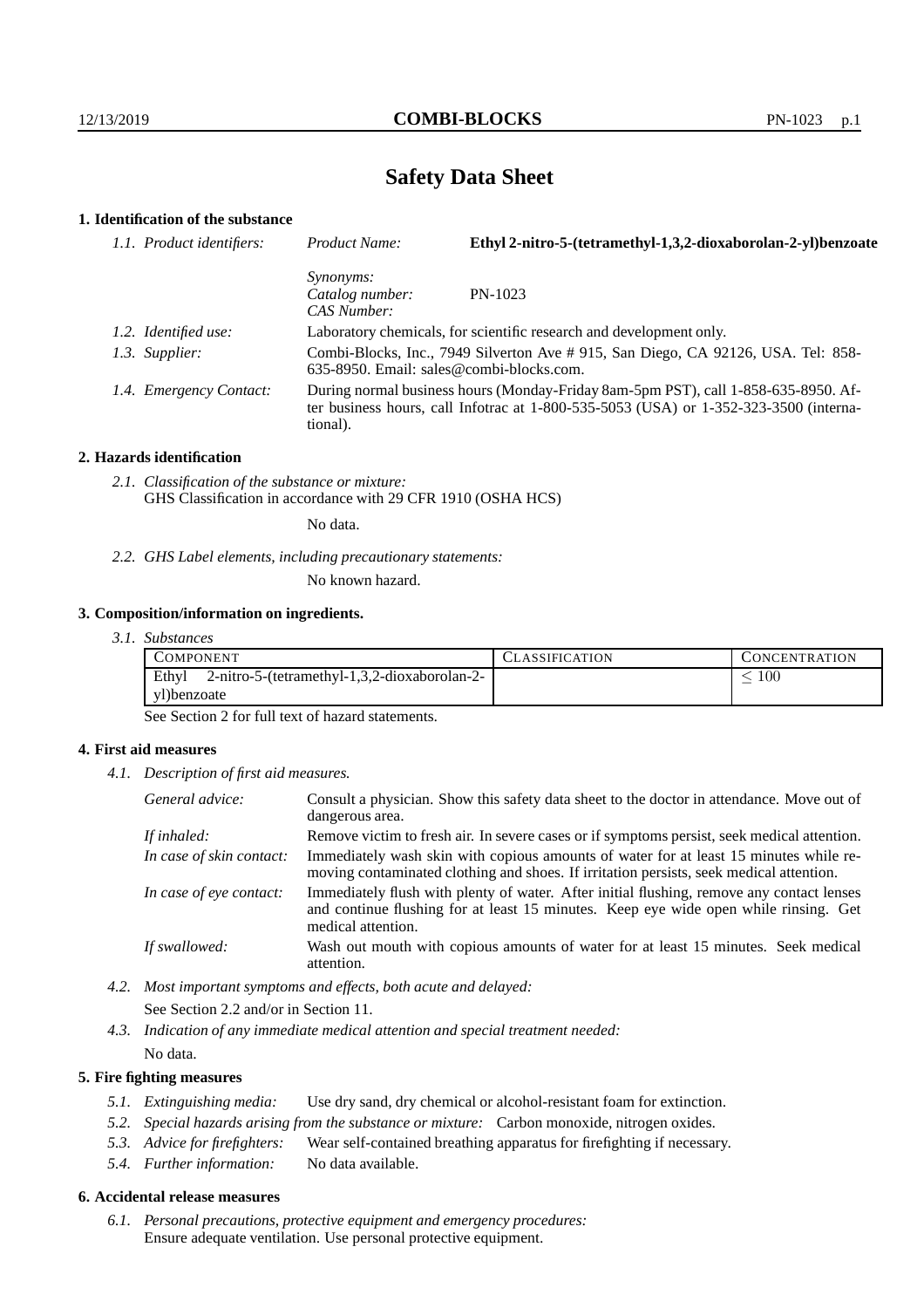|                                | 6.2. Environmental precautions:                                                                    |                                                                                                                                                                                                                                                                    |  |
|--------------------------------|----------------------------------------------------------------------------------------------------|--------------------------------------------------------------------------------------------------------------------------------------------------------------------------------------------------------------------------------------------------------------------|--|
|                                | Should not be released into the environment. See Section 12 for additional ecological information. |                                                                                                                                                                                                                                                                    |  |
|                                | 6.3. Methods and materials for containment and cleaning up:                                        |                                                                                                                                                                                                                                                                    |  |
|                                |                                                                                                    | Sweep up or vacuum up spillage and collect in suitable container for disposal.                                                                                                                                                                                     |  |
|                                | 6.4. Reference to other sections:                                                                  |                                                                                                                                                                                                                                                                    |  |
|                                |                                                                                                    | Refer to protective measures listed in Sections 8 and 13.                                                                                                                                                                                                          |  |
|                                | 7. Handling and storage                                                                            |                                                                                                                                                                                                                                                                    |  |
|                                |                                                                                                    | 7.1. Precautions for safe handling: Avoid contact with skin and eyes. Avoid inhalation of vapour or mist. Keep away<br>from sources of ignition - No smoking. Take measures to prevent the build up of electro-<br>static charge. For precautions see section 2.2. |  |
|                                |                                                                                                    | 7.2. Conditions for safe storage, including any incompatibilities: Store refrigerated. Keep container tightly closed in<br>a dry and well-ventilated place. Containers which are opened must be carefully resealed<br>and kept upright to prevent leakage.         |  |
|                                | 7.3. Specific end use(s):                                                                          | Laboratory chemicals, for scientific research and development only.                                                                                                                                                                                                |  |
|                                | 8. Exposure Controls / Personal protection                                                         |                                                                                                                                                                                                                                                                    |  |
|                                | 8.1. Control parameters:                                                                           |                                                                                                                                                                                                                                                                    |  |
|                                |                                                                                                    | Components with workplace control parameters: Contains no substances with occupational exposure limit values.                                                                                                                                                      |  |
|                                | 8.2. Exposure controls:                                                                            |                                                                                                                                                                                                                                                                    |  |
|                                |                                                                                                    | Appropriate engineering controls: Ensure that eyewash stations and safety showers are close to the workstation<br>location. Ensure adequate ventilation, especially in confined areas.                                                                             |  |
| Personal protective equipment: |                                                                                                    |                                                                                                                                                                                                                                                                    |  |
|                                | Eye/face protection:                                                                               | Wear appropriate protective eyeglasses or chemical safety goggles as described by OSHA's<br>eye and face protection regulations in 29 CFR 1910.133 or European Standard EN166.                                                                                     |  |
|                                | Skin protection:                                                                                   | Handle with gloves. Gloves must be inspected prior to use. Use proper glove removal<br>technique (without touching glove's outer surface) to avoid skin contact with this product                                                                                  |  |

| Eye/face protection:               |         | Wear appropriate protective eyeglasses or chemical safety goggles as described by OSHA's<br>eye and face protection regulations in 29 CFR 1910.133 or European Standard EN166.                                                                                                                                         |
|------------------------------------|---------|------------------------------------------------------------------------------------------------------------------------------------------------------------------------------------------------------------------------------------------------------------------------------------------------------------------------|
| Skin protection:                   |         | Handle with gloves. Gloves must be inspected prior to use. Use proper glove removal<br>technique (without touching glove's outer surface) to avoid skin contact with this product.<br>Dispose of contaminated gloves after use in accordance with applicable laws and good<br>laboratory practices. Wash and dry hands |
| <b>Body Protection:</b>            |         | Complete suit protecting against chemicals, Flame retardant antistatic protective clothing.,<br>The type of protective equipment must be selected according to the concentration and<br>amount of the dangerous substance at the specific workplace.                                                                   |
| Respiratory protection:            |         |                                                                                                                                                                                                                                                                                                                        |
| Control of environmental exposure: | drains. | Prevent further leakage or spillage if safe to do so. Do not let product enter                                                                                                                                                                                                                                         |

# **9. Physical and chemical properties**

*9.1. Information on basic physical and chemical properties*

| (a)                        | Appearance:                                   | No data  |
|----------------------------|-----------------------------------------------|----------|
| (b)                        | Odour:                                        | No data  |
| (c)                        | Odour Threshold:                              | No data  |
| (d)                        | $pH$ :                                        | No data  |
| (e)                        | Melting point/freezing point:                 | No date. |
| (f)                        | Initial boiling point and boiling range:      | No data  |
| (g)                        | Flash point:                                  | No data  |
| (h)                        | Evaporatoin rate:                             | No data  |
| (i)                        | Flammability (solid, gas):                    | No data  |
| (i)                        | Upper/lower flammability or explosive limits: | No data  |
| (k)                        | Vapour pressure:                              | No data  |
| $\left( \mathrm{l}\right)$ | Vapour density:                               | No data  |
| (m)                        | Relative density:                             | No data  |
| (n)                        | Water solubility:                             | No data  |
| $\rm (o)$                  | Partition coefficient: n-octanol/water:       | No data  |
| (p)                        | Auto-ignition:                                | No data  |
| (q)                        | Decomposition temperature:                    | No data  |
| (r)                        | Viscosity:                                    | No data  |
| (s)                        | Explosive properties:                         | No data  |
| (t)                        | Oxidizing properties:                         | No data  |